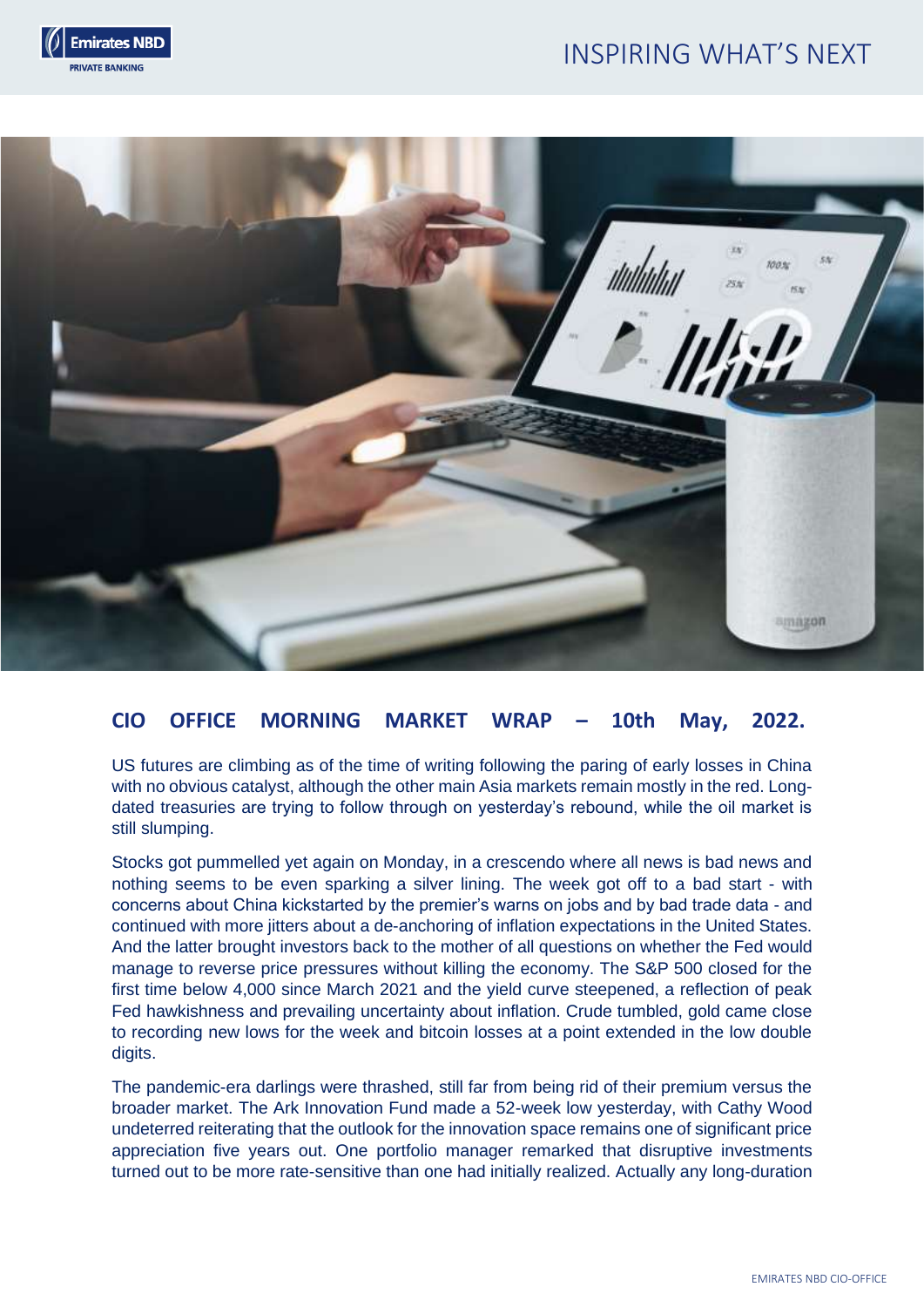

investment, not only technology stocks, fared very badly following the transition from a Goldilocks regime to a more brutal reality of higher inflation and more volatile growth. But yesterday energy stocks, this year's investor darlings, were the worst performers with losses in the high single-digits, a sign that liquidation is now reaching every corner of the market.

Inflation worries surfaced in the steepening of the yield curve as well. While investors scaled down expectations for a sharper Fed's tightening, triggering a rebound in shorter-dated Treasuries, they continued to demand term premia for inflation protection, pushing longerdated yields to new highs. Bank of America is anyway betting that the curve will again invert by year-end, as the Fed manages to engineer the coveted slowdown. We could not agree more, having a fair value for the 10-year Treasury yield below the current levels, at 2.8%. Price pressures must have been top of mind for chair Jay Powell as well, following the New York Fed consumer survey reporting higher inflation expectations three year out. Will expectations about future prices become unanchored and induce a price-wage spiral? Probably not, if real inflation starts to fall on base effects as projected for the CPI release due out Wednesday. As usual, a big if.

Inflation shocks come from far afield, as Beijing insists with zero-tolerance Covid policies and implements lockdowns in key economic areas causing supply bottlenecks reverberating across the globe. In spite of premier Li Keqiang's warning on the "grave" jobs situation as Beijing and Shanghai tighten Covid-containment measures, President Xi is not expected to change stance until his confirmation for a third term later this year. The dire economic situation transpired from April trade data, with an abrupt slowdown in exports, from the mentioned supply chain issues, and zero import growth, a sign of deteriorating demand. Copper extended a slump in London as investors see China woes as a source of concern for base metal demand, China being the primary importer, and global growth in general. And worries about the country's slowdown caused a slide in the yuan, expected to lose further ground against the dollar as policy divergence between Beijing and Washington grows larger with the respective central banks proceeding in opposite directions.

History turns out to be no source for comfort, when one goes down the rabbit hole of trying to find past episodes shedding light on the current shortages. Today's supply-chain slowdowns are reminiscent of the 50s, 60s and 70s, pointing both to a possible structural break with the more recent past and to prolonged supply constraints inducing harsh slowdowns or recessions. Which this time is which we will get to know in less than two years, when the next US recession is projected to occur.

Stay safe.

Chief Investment Office Wealth Management, Emirates NBD.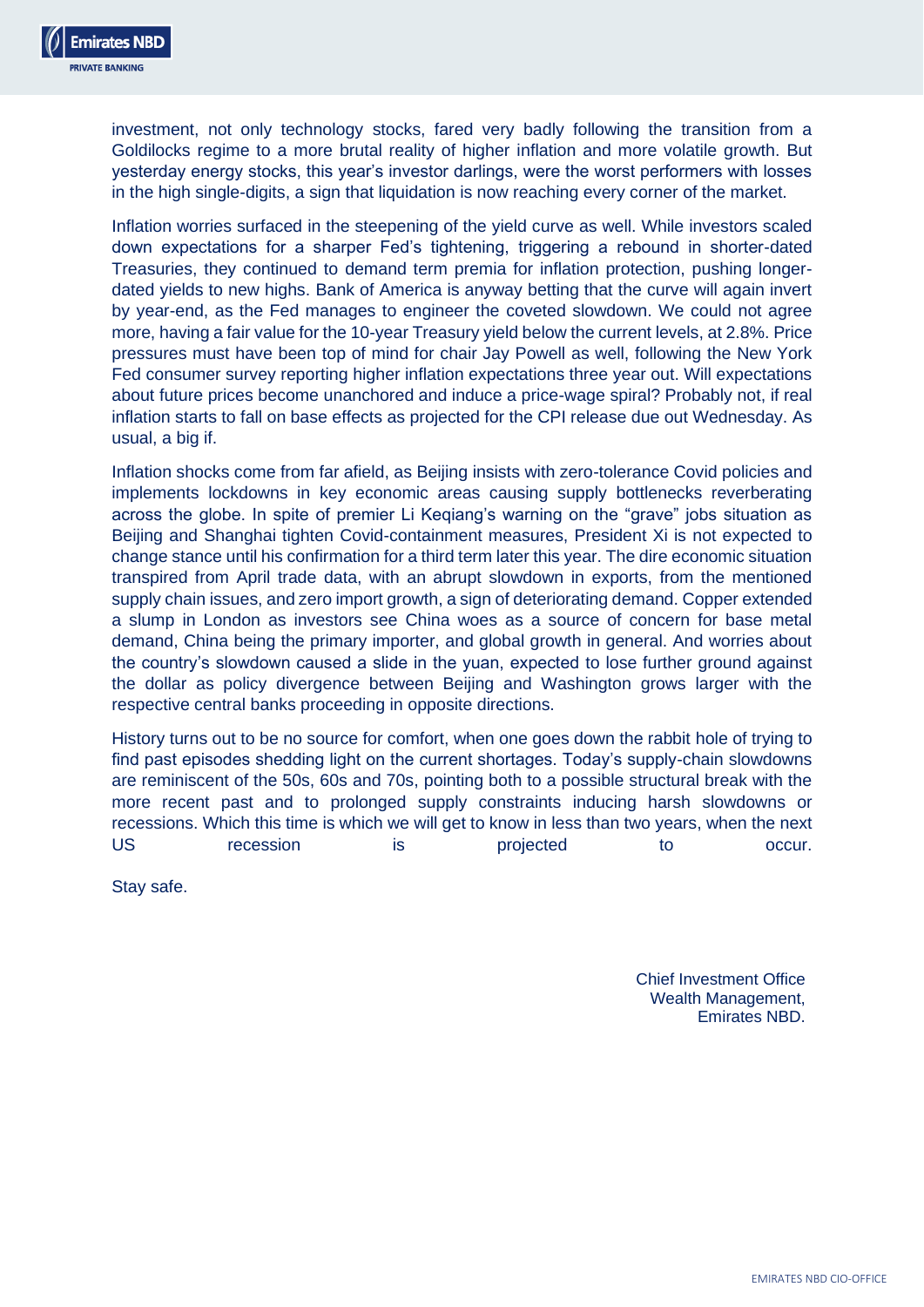

## DISCLAIMER

#### **Reliance**

Emirates NBD Bank PJSC ("Emirates NBD") uses reasonable efforts to obtain information from sources which it believes to be reliable, however, Emirates NBD makes no representation that the information or opinions contained in this publication are accurate, reliable or complete and should not be relied on as such or acted upon without further verification. Opinions, estimates and expressions of judgment are those of the writer and are subject to change without notice. Emirates NBD accepts no responsibility whatsoever for any loss or damage caused by any act or omission taken as a result of the information contained in this publication. Data/information provided herein are intended to serve for illustrative purposes and are not designed to initiate or conclude any transaction. In addition this publication is prepared as of a particular date and time and will not reflect subsequent changes in the market or changes in any other factors relevant to the determination of whether a particular investment activity is advisable. This publication may include data/information taken from stock exchanges and other sources from around the world and Emirates NBD does not guarantee the sequence, accuracy, completeness, or timeliness provided thereto by unaffiliated third parties. Moreover, the provision of certain data/information in this publication is subject to the terms and conditions of other agreements to which Emirates NBD is a party. Anyone proposing to rely on or use the information contained in this publication should independently verify and check the accuracy, completeness, reliability and suitability of the information and should obtain independent and specific advice from appropriate professionals or experts. Further, references to any financial instrument or investment product are not intended to imply that an actual trading market exists for such instrument or product. The information and opinions contained in Emirates NBD publications are provided for personal use and informational purposes only and are subject to change without notice. The material and information found in this publication are for general circulation only and have not been prepared with any regard to the objectives, financial situation and particular needs of any specific person, wherever situated

#### **Confidentiality**

This publication is provided to you upon request on a confidential basis for informational purposes only and is not intended for trading purposes or to be passed on or disclosed to any other person and/or to any jurisdiction that would render the distribution illegal. The investor may not offer any part of this publication for sale or distribute it over any medium including but not limited to over-the-air television or radio broadcast, a computer network or hyperlink framing on the internet without the prior written consent of Emirates NBD or construct a database of any kind.

#### **Solicitation**

None of the content in this publication constitutes a solicitation, offer, opinion, or recommendation by Emirates NBD to buy or sell any security, or to provide legal, tax, accounting, or investment advice or services regarding the profitability or suitability of any security or investment and further does not provide any fiduciary or financial advice.

#### **Third party**

The security or investment described in this publication may not be eligible for sale or subscription to certain categories of investors. This publication is not intended for use by, or distribution to, any person or entity in any jurisdiction or country where such use or distribution would be contrary to law or regulation. It is the responsibility of any person in possession of this publication to investigate and observe all applicable laws and regulations of the relevant jurisdiction. This publication may not be conveyed to or used by a third party without the express consent of Emirates NBD. The investor may not use the data in this publication in any way to improve the quality of any data sold or contributed to by the investor to any third party.

#### **Liability**

Anything to the contrary herein set forth notwithstanding, Emirates NBD, its suppliers, agents, directors, officers, employees, representatives, successors, assigns, affiliates or subsidiaries shall not, directly or indirectly, be liable, in any way, to you or any other person for any: (a) inaccuracies or errors in or omissions from the this publication including, but not limited to, quotes and financial data; or (b) loss or damage arising from the use of this publication, including, but not limited to any investment decision occasioned thereby. Under no circumstances, including but not limited to negligence, shall Emirates NBD, its suppliers, agents, directors, officers, employees, representatives, successors, assigns, affiliates or subsidiaries be liable to you for direct, indirect, incidental, consequential, special, punitive, or exemplary damages even if Emirates NBD has been advised specifically of the possibility of such damages, arising from the use of this publication, including but not limited to, loss of revenue, opportunity, or anticipated profits or lost business. This publication does not provide individually tailored investment advice and is prepared without regard to the individual financial circumstances and objectives of person who receive it. The appropriateness of an investment activity or strategy will depend on the person's individual circumstances and objectives and these activities may not be suitable for all persons. In addition, before entering into any transaction, the risks should be fully understood and a determination made as to whether a transaction is appropriate given the person's investment objectives, financial and operational resources, experiences and other relevant circumstances. The obligations relating to a particular transaction (and contractual relationship) including, without limitation, the nature and extent of their exposure to risk should be known as well as any regulatory requirements and restrictions applicable thereto.

#### **Forward looking**

Past performance is not necessarily a guide to future performance and should not be seen as an indication of future performance of any investment activity. The information contained in this publication does not purport to contain all matters relevant to any particular investment or financial instrument and all statements as to future matters are not guaranteed to be accurate. Certain matters in this publication about the future performance of Emirates NBD or members of its group (the Group), including without limitation, future revenues, earnings, strategies, prospects and all other statements that are not purely historical, constitute "forward-looking statements". Such forward-looking statements are based on current expectations or beliefs, as well as assumptions about future events, made from information currently available. Forward-looking statements often use words such as "anticipate", "target", "expect", "estimate", "intend", "plan", "goal", "seek", "believe", "will", "may", "should", "would", "could" or other words of similar meaning. Undue reliance should not be placed on any such statements in making an investment decision, as forward-looking statements, by their nature, are subject to known and unknown risks and uncertainties that could cause actual results, as well as the Group's plans and objectives, to differ materially from those expressed or implied in the forward-looking statements. Estimates of future performance are based on assumptions that may not be realized.